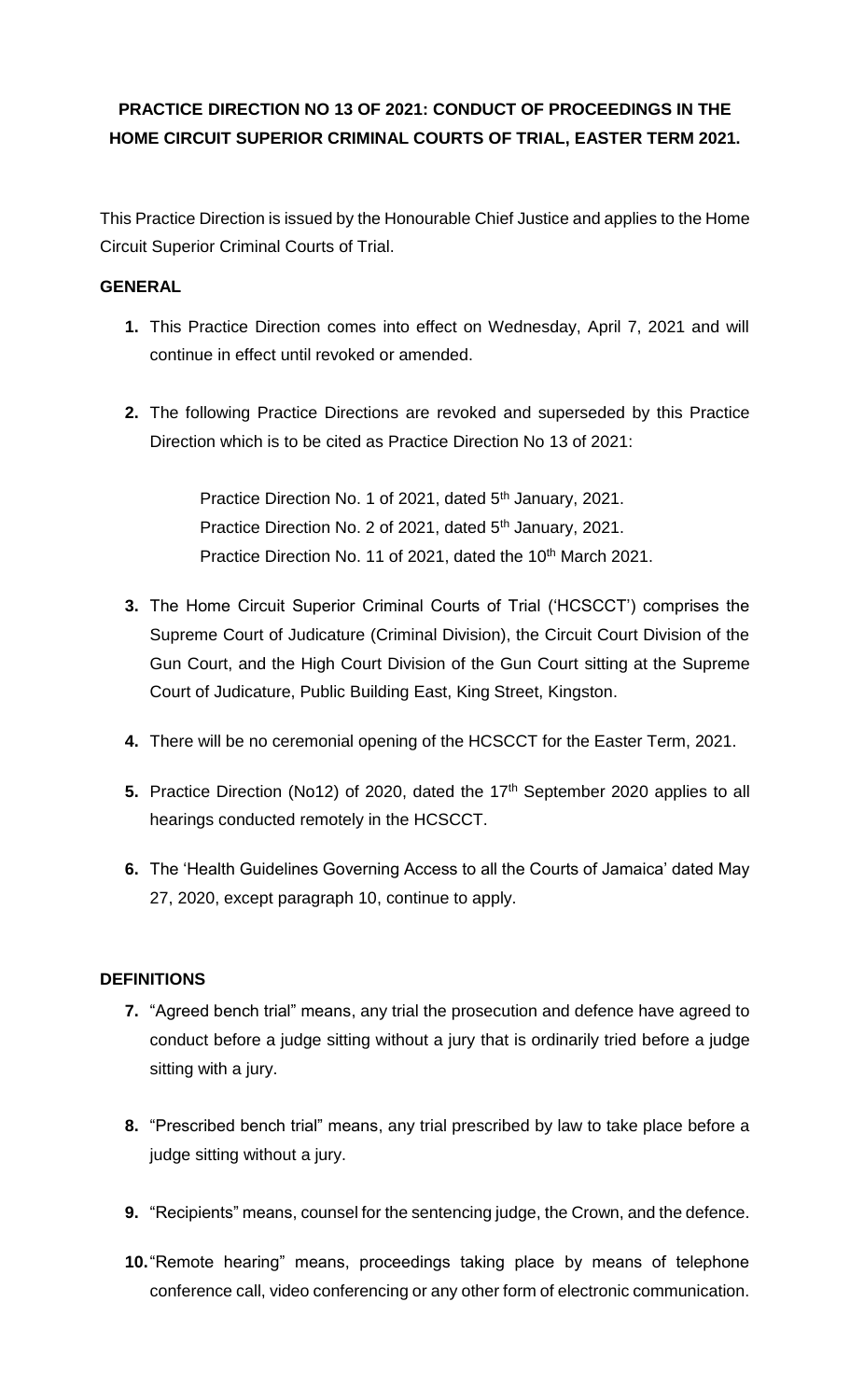- **11.**"Remote location" means, any place other than inside the courtroom or chambers where a trial or hearing is taking place.
- **12.** The expression "virtual hearing" in Practice Direction (No 12) of 2020 dated 17<sup>th</sup> September 2020, is deleted where it appears and is replaced with the term "remote hearing" as defined in paragraph 10 above.

#### **JURY TRIALS IN THE HCSCCT**

- **13.**Jury Trials in the HCSCCT are suspended until further notice.
- **14.**In the absence of jury trials the emphasis will be on agreed bench trials and/or prescribed bench trials.

#### **DISCHARGE OF JURORS**

**15.** Jurors summoned from the parishes of Kingston and St. Andrew for the period **April 6, 2021 to April 30, 2021** to serve in Home Circuit, **ARE NOT** required to attend and are excused without any risk of penalty.

#### **OTHER TRIALS (PRESCRIBED AND AGREED BENCH TRIALS)**

- **16.** All agreed or prescribed bench trials in the HCSCCT are to proceed in accordance with the 'Health Guidelines Governing Access to all the Courts of Jamaica' dated May 27, 2020.
- **17.** The Judge must be present in open court.
- **18.** Counsel for the Crown and defence are to be present in open court.
- **19.** Other than the sentencing phase of a trial, the general rule is that defendants are to be present in open court.
- **20.**Any defendant in custody who wishes to enter a plea of guilty shall have his matter accommodated, regardless of the date the case is scheduled for trial or any other type of hearing, and such plea may be entered by way of remote hearing.
- **21.** Any defendant on bail who wishes to enter a plea of guilty, shall have his matter accommodated regardless of the date the case is scheduled for trial or any other type of hearing, and must appear in person in open court to enter his plea.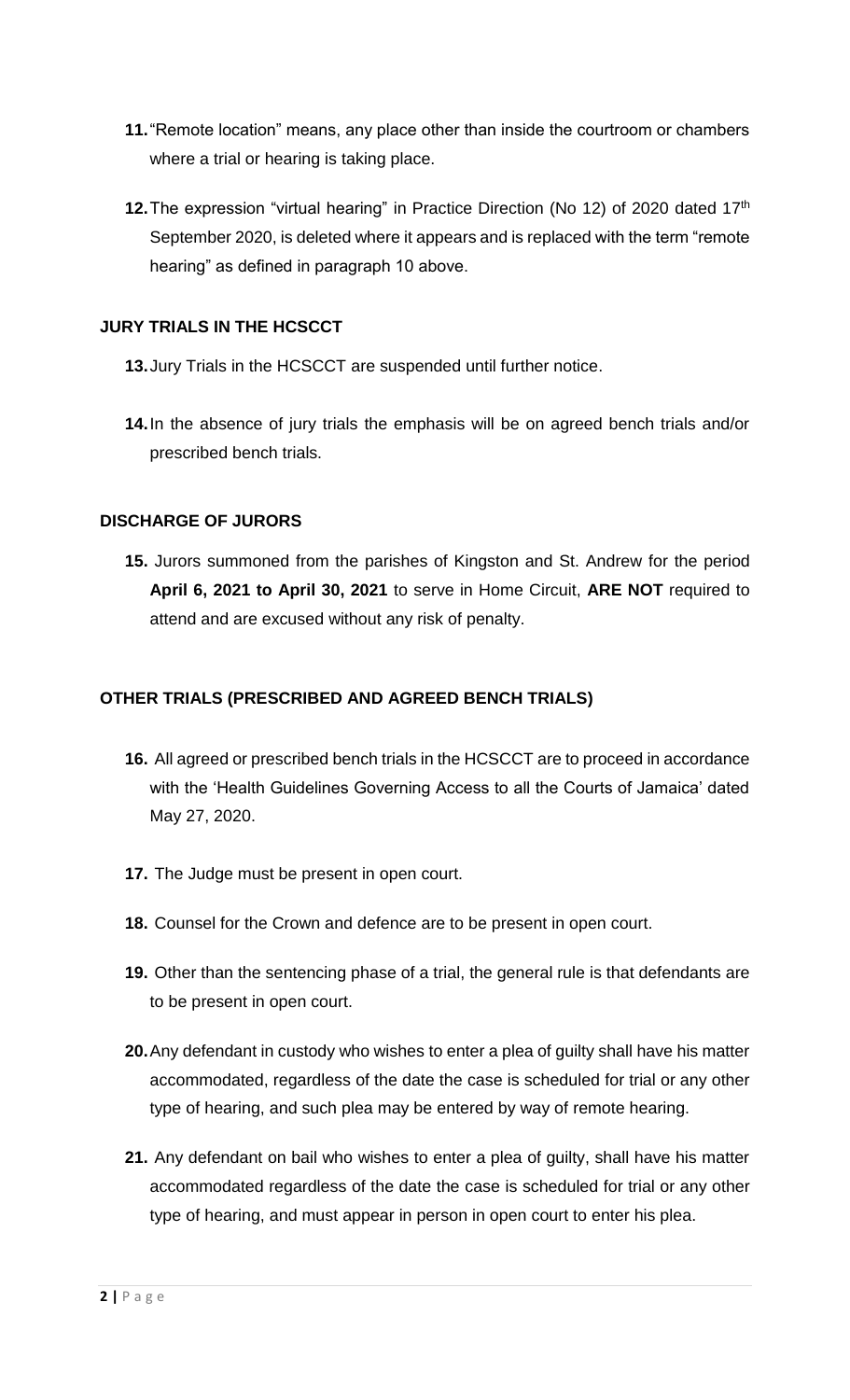#### **PLEA AND CASE MANAGEMENT HEARINGS**

- 22. Practice Direction (No. 6) (Criminal), 2020 dated 30<sup>th</sup> of May 2020 applies to all plea and case management hearings.
- **23.** At all times during the plea and case management hearing, the Judge must be present in open court and where the hearing is to be held remotely, then the parties are to be connected to the court in which the Judge is present.
- **24.**Unless the Judge of the plea and case management court orders otherwise, defendants in custody are not to be taken to court and the plea and case management hearing will be conducted remotely.
- **25.** Where the defendant is in custody and the Crown intends to offer no evidence against the defendant, the defendant need not be present in open court and such hearing may be conducted remotely.
- **26.** Where the Crown intends to offer no evidence against a defendant who is on bail, the defendant must appear in person in open court.
- **27.** Paragraphs 20 and 21 apply to defendants in custody or on bail who are listed for plea and case management hearing as the case may be.
- **28.** Where a plea of guilty is to be entered, counsel for both the Crown and the defence must be present in open court, regardless of whether the defendant is on bail or in custody.

## **SENTENCING**

- **29.** Subject to paragraphs 36, 37, and 38 the general rule is that the judge, counsel for the Crown, counsel for the defence, the defendant, and the court reporter are to be present in open court at the sentencing hearing.
- **30.** Notwithstanding paragraph 29, sentencing of defendants in custody may take place by remote hearing where it is convenient and just to do so.
- **31.** Any Social Enquiry Report (SER) requested by the court will be in the short form unless the judge specifically requests the long form of the report.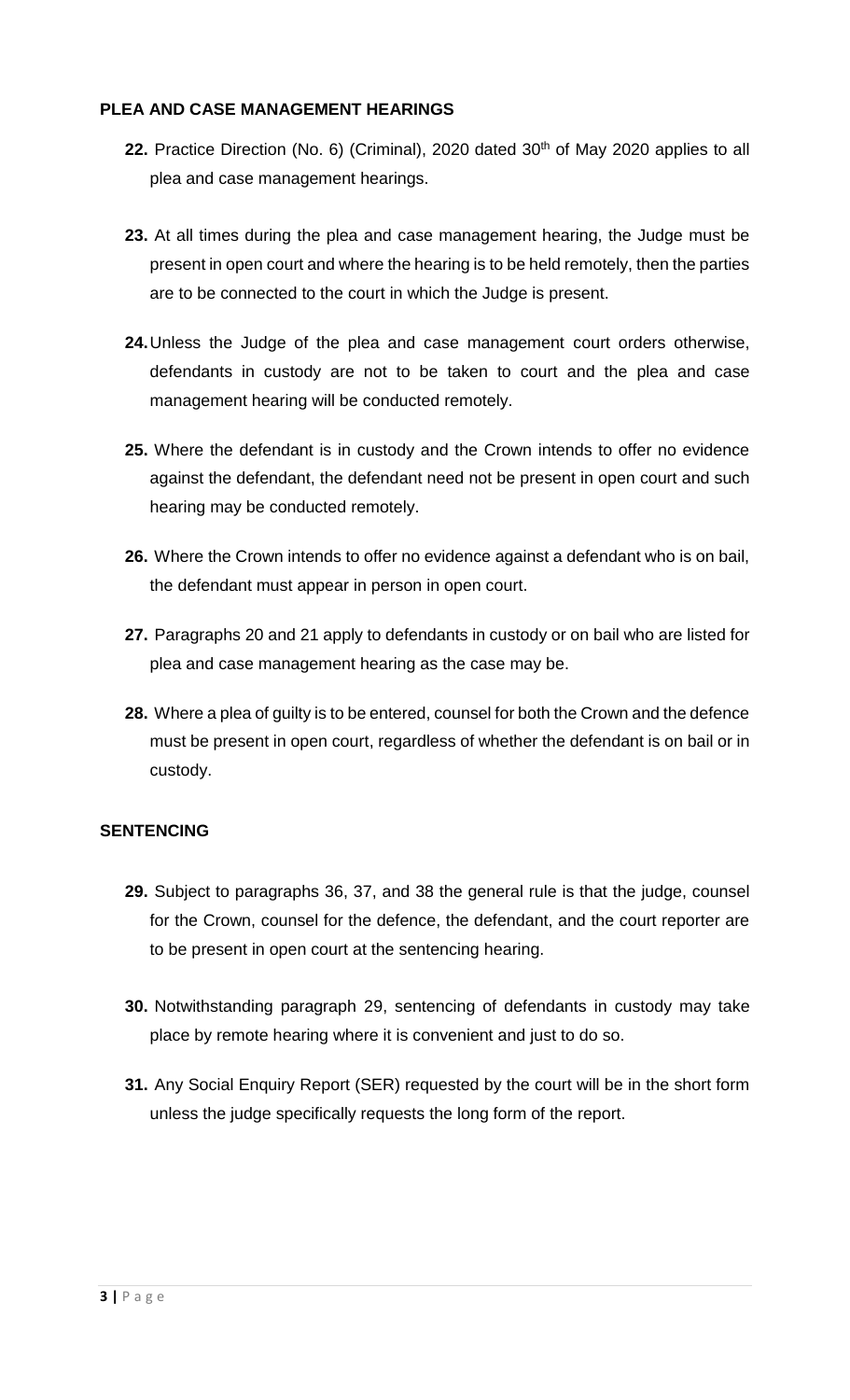**32.** Any SER requested is to be sent by the probation officer by way of electronic mail to the following email addresses for the criminal Registry or the Gun Court Registry:

> criminalregistry@supremecourt.gov..jm guncourtregistry@supremecourt.gov.jm

- **33.** The SER should be sent by the probation officer at least five (5) days before the sentencing date.
- **34.** On receipt of the SER the registry is to send the report to the recipients as well as the court reporter.
- **35.** Unless the recipients indicate that the probation officer is needed to answer questions in court then the SER will form part of the record of the trial.
- **36.**Where probation officers are needed in court, their appearance should be facilitated from a remote location unless the Judge orders otherwise.
- **37.** Counsel for the Crown and the defence may appear remotely.
- **38.** Where a defendant has been convicted of any criminal offence at any court to which this Practice Direction applies and has not yet been sentenced, and the judge is no longer presiding at the court where the defendant was convicted, the judge may proceed to pass sentence by live video link, provided the following conditions are met:
	- a. the judge is present in court either in-person or remotely where the sentencing hearing is to take place;
	- b. the defendant is present in the court either in-person or remotely;
	- c. the court reporter is present in court either in-person or remotely;
	- d. the live video link facilitates two-way communication between the judge, counsel for the defendant, counsel for the Crown and any other person whose participation is necessary;
	- e. in the event that the defendant, the judge, counsel for the Crown or defence or court reporter or any of them are unable to be physically present in a court room the sentencing hearing can proceed provided all parties can be connected to a specified courtroom remotely.